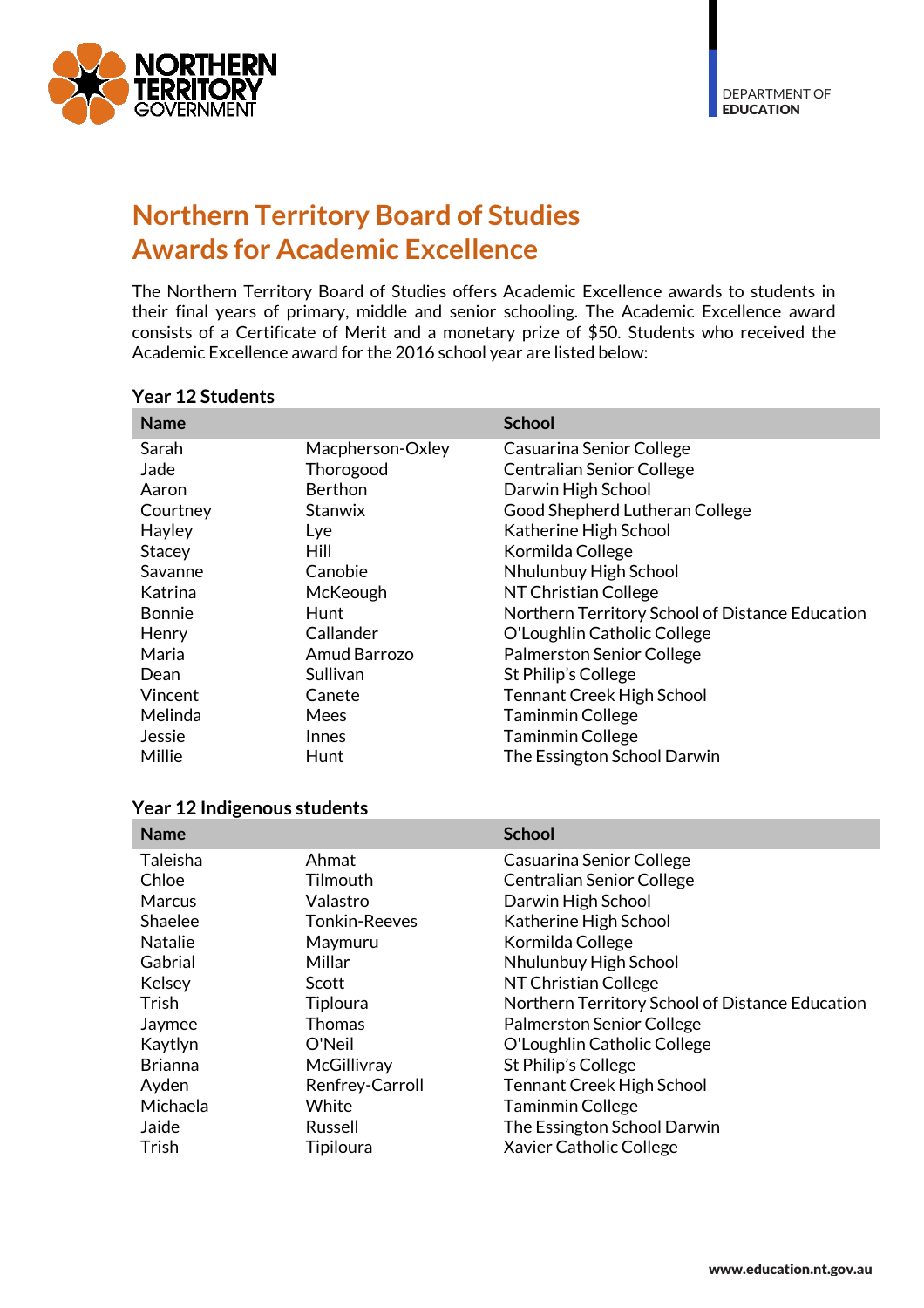

| <b>Year 12 International Baccalaureate</b> |       |                  |  |
|--------------------------------------------|-------|------------------|--|
| <b>Name</b>                                |       | <b>School</b>    |  |
| Rebecca                                    | Spain | Kormilda College |  |

### **Year 12 – Personal Learning Achiever**

| <b>Name</b>     |               | <b>School</b>                    |
|-----------------|---------------|----------------------------------|
| Grace           | Crouch        | Casuarina Senior College         |
| Ben             | Russell       | <b>Centralian Senior College</b> |
| Casey           | Hurley        | Darwin High School               |
| <b>Nicholas</b> | Reiter        | Darwin High School               |
| Matthew         | Dejonge       | Good Shepherd Lutheran College   |
| <b>Brendan</b>  | Kerr          | Katherine High School            |
| Ethan           | Randle        | Nhulunbuy High School            |
| Daena           | Johnson       | O'Loughlin Catholic College      |
| Riley           | Inglis        | <b>Palmerston Senior College</b> |
| Cyan            | Duncan        | St Joseph's Catholic College     |
| Ashley          | Smith         | St Philip's College              |
| Jessica         | Nelson        | <b>Taminmin College</b>          |
| Craig           | <b>Bishop</b> | <b>Tennant Creek High School</b> |
| Fisto           | <b>Bizima</b> | The Essington School Darwin      |

#### **Year 9 Students**

| <b>Name</b> |                 | <b>School</b>                    |
|-------------|-----------------|----------------------------------|
| Hunter      | Torr            | Alice Springs School of the Air  |
| Matilda     | Moore           | Araluen Christian College        |
| Izabella    | Simmonds        | <b>Batchelor Area School</b>     |
| Lachlan     | Anderson        | Darwin Middle School             |
| <b>Eric</b> | Zhu             | Dripstone Middle School          |
| Arianna     | <b>Baldieri</b> | Good Shepherd Lutheran College   |
| Charlotte   | Pickering       | Katherine High School            |
| Helena      | Gallagher       | Katherine School of the Air      |
| Samuel      | Roussos         | Kormilda College                 |
| Sophia      | McKee           | Marrara Christian College        |
| Elijah      | <b>Williams</b> | Nhulunbuy Christian College      |
| Kye         | Edwards         | Nhulunbuy High School            |
| Anthoula    | Kostopoulos     | O'Loughlin Catholic College      |
| Alanna      | Behrendorff     | Palmerston Christian School      |
| Lindsay     | McGregor        | Sanderson Middle School          |
| Veronika    | Babakova        | Sattler Christian College        |
| lanna       | Lalim           | St Joseph's Catholic College     |
| Keraro      | Magati Ogendi   | St Philip's College              |
| Georgia     | Campbell        | <b>Taminmin College</b>          |
| Rovin       | Verdillo        | <b>Tennant Creek High School</b> |
| Amy         | Hoy             | The Essington School Darwin      |
| Damascena   | Kerinaiua       | Xavier Catholic College          |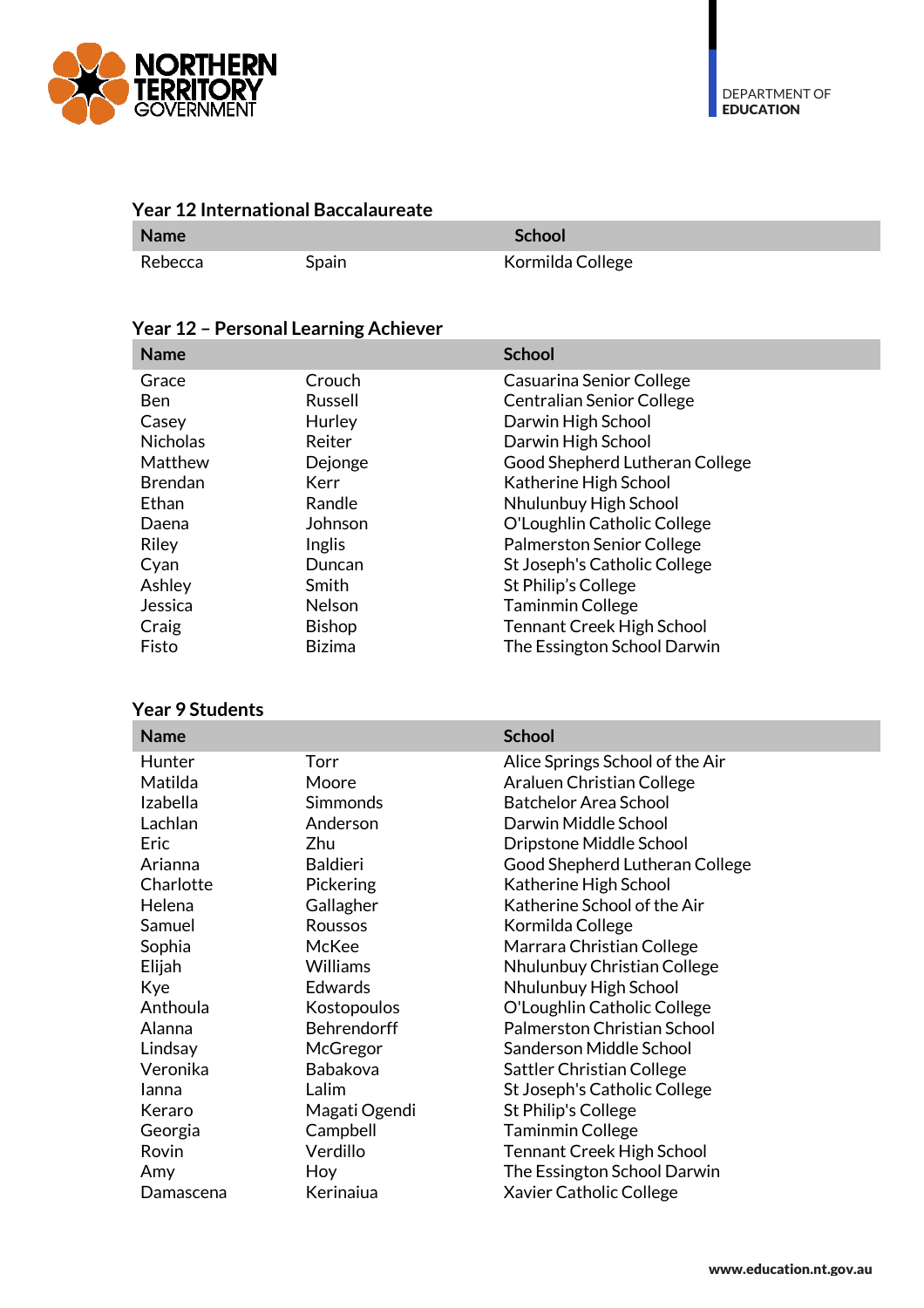

#### **Year 6 Students**

| <b>Name</b>     |                | <b>School</b>                                |
|-----------------|----------------|----------------------------------------------|
| Katelyn         | McLean         | Adelaide River Primary School                |
| Christelena     | Heard          | Alawa Primary School                         |
| Oliver          | Davey          | Alyangula Area School                        |
| Aidan           | Latz           | Anula Primary School                         |
| Amy             | Goodlet        | Araluen Christian College                    |
| Kye             | Johnstone      | <b>Bakewell Primary School</b>               |
| Emily           | Dwyer          | <b>Batchelor Area School</b>                 |
| <b>Eilis</b>    | Evans          | <b>Bees Creek Primary School</b>             |
| Paige           | Hughes         | <b>Bradshaw Primary School</b>               |
| Liam            | Henderson      | <b>Braitling Primary School</b>              |
| Terrence        | <b>Brown</b>   | Casuarina Street Primary School              |
| Isaiah          | <b>Baldock</b> | <b>Driver Primary School</b>                 |
| Ethan           | <b>Barling</b> | Durack School                                |
| Matthew         | Fletcher       | Gawa Christian School                        |
| Svetlana        | Lamche         | Girraween Primary School                     |
| Tayla           | Gossow         | Good Shepherd Lutheran College               |
| Wasif           | Khan           | <b>Gray Primary School</b>                   |
| Alannah         | Joyce          | Holy Family Catholic School                  |
| Bethany         | Kerwin         | Holy Spirit Catholic Primary School          |
| Shelby          | Hunt           | Humpty Doo Primary School                    |
| Daphne          | Cholakos       | Jingili Primary School                       |
| Anh             | Nguyen         | Katherine South Primary School               |
| Shae            | Ford           | Katherine School of the Air                  |
| Peter           | Susanto        | Kormilda College                             |
| Rajnandini      | Bohra          | Larapinta Primary School                     |
| Mia             | Mackenzie      | Larrakeyah Primary School                    |
| Ryan            | Lee            | Leanyer Primary School                       |
| Carys           | Kelly-Mullins  | Malak Primary School                         |
| Gabriella       | Reynolds       | Manunda Terrace Primary School               |
| Isabella        | <b>Dimmick</b> | Marrara Christian College                    |
| Felicity        | Chapman        | Moil Primary School                          |
| Riveen          | Abeywickrama   | Nakara Primary School                        |
| Levina          | Smith          | Nhulunbuy Primary School                     |
| Joseph          | Holmes         | Nhulunbuy Christian College                  |
| Kaiya           | <b>Brand</b>   | <b>Nightcliff Primary School</b>             |
| Lily            | Koeford        | Palmerston Christian School                  |
| Shania          | Marrakuy       | Ramingining School                           |
| Caitlin         | Lay            | Rosebery Primary School                      |
| <b>Nicholas</b> | <b>Boffa</b>   | Ross Park Primary School                     |
| Anika           | Kamarudin      | Sacred Heart Catholic Primary School         |
| Chelsea         | Mitchell       | Sadadeen Primary School                      |
| Edith           | Damanik        | Sattler Christian College                    |
| Jennifer        | Vo             | St Francis of Assisi Catholic Primary School |
| Harry           | Gregg          | St Joseph's Catholic College - Katherine     |
| Amber           | Moore          | St Mary's Catholic Primary School            |
| Lily            | <b>Brennan</b> | St Paul's Catholic Primary School            |